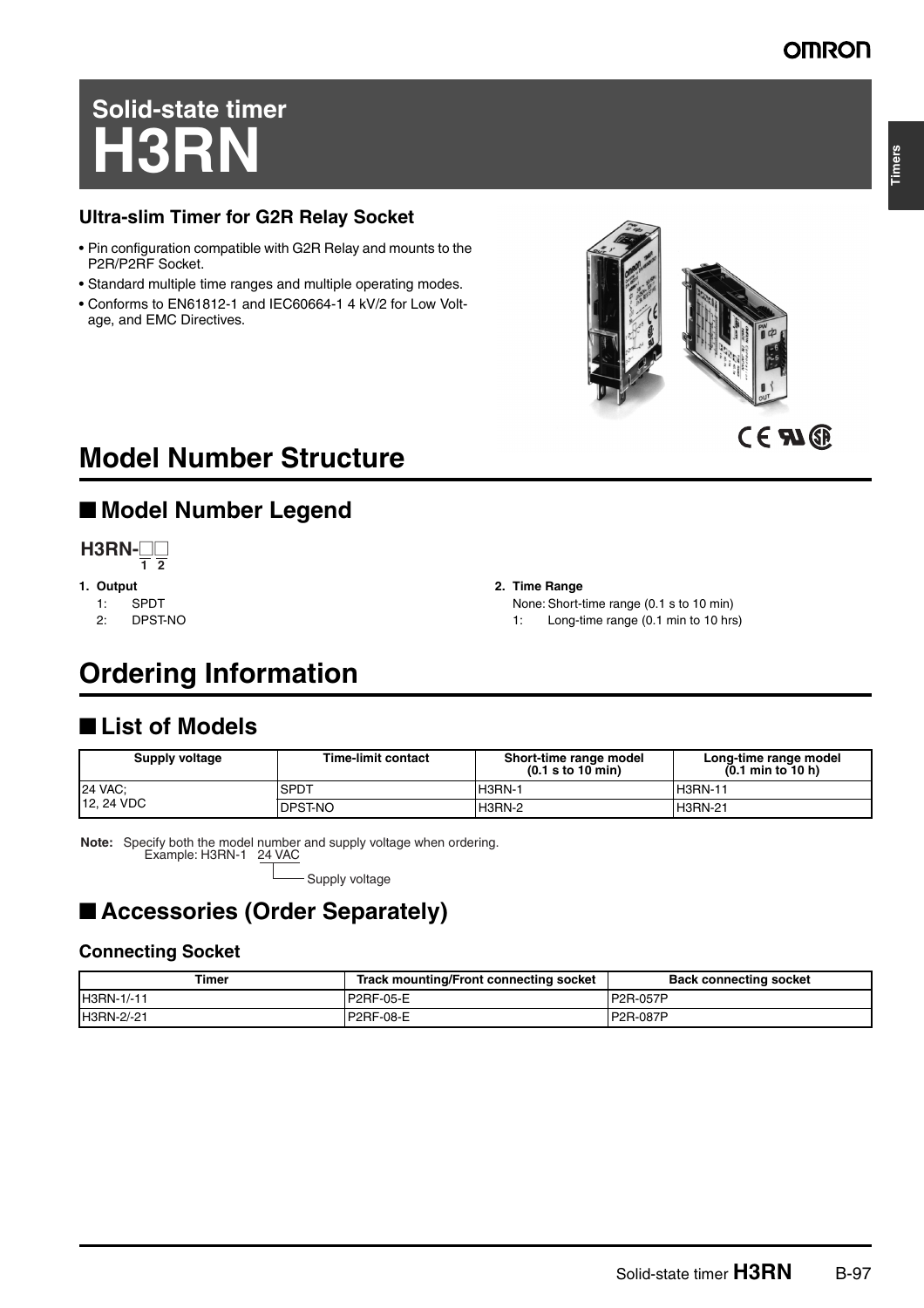# **Specifications**

# ■ **Ratings**

| Item                           | <b>H3RN-1/H3RN-2</b>                                                                                                                                                                                                                                                                  | <b>H3RN-11/H3RN-21</b>                                             |  |
|--------------------------------|---------------------------------------------------------------------------------------------------------------------------------------------------------------------------------------------------------------------------------------------------------------------------------------|--------------------------------------------------------------------|--|
| Time ranges                    | 0.1 s to 10 min (1 s, 10 s, 1 min, or 10 min max.<br>selectable)                                                                                                                                                                                                                      | 0.1 min to 10 h (1 min, 10 min, 1 h, or 10 hrs max.<br>selectable) |  |
| <b>Rated supply voltage</b>    | 24 VAC (50/60 Hz); 12, 24 VDC                                                                                                                                                                                                                                                         |                                                                    |  |
| <b>Pin type</b>                | Plug-in                                                                                                                                                                                                                                                                               |                                                                    |  |
| <b>Operating mode</b>          | ON-delay, interval, flicker OFF-start, or flicker-ON start selectable by DIP switch                                                                                                                                                                                                   |                                                                    |  |
| <b>Operating voltage range</b> | 85% to 110% of rated supply voltage (12 VDC: 90% to 110% of rated supply voltage)<br>(see note)                                                                                                                                                                                       |                                                                    |  |
| <b>Reset voltage</b>           | 10% max. of rated supply voltage                                                                                                                                                                                                                                                      |                                                                    |  |
| <b>Power consumption</b>       | 24 VAC: Relay ON: approx. 0.8 VA (0.6 W) at 24 VAC, 60 Hz<br>Relay OFF: approx. 0.6 VA (0.4 W) at 24 VAC, 60 Hz<br>12 VDC: Relay ON: approx. 0.5 W at 12 VDC<br>Relay OFF: approx. 0.2 W at 12 VDC<br>24 VDC: Relay ON: approx. 0.6 W at 24 VDC<br>Relay OFF: approx. 0.3 W at 24 VDC |                                                                    |  |
| <b>Control outputs</b>         | 3 A at 250 VAC, resistive load ( $cos\phi = 1$ ) (G6B-2 $\Box$ 14P-FD-US used)<br>The minimum applicable load is 10 mA at 5 VDC (P reference value).                                                                                                                                  |                                                                    |  |

**Note:** When using the H3RN in any place where the ambient temperature is more than 50°C, supply 90% to 110% of the rated voltages (12 VDC: 95% to 110% of the rated voltage).

### ■ **Characteristics**

| <b>Item</b>                  | <b>H3RN-1/H3RN-2</b>                                                                                                                                                               | H3RN-11/H3RN-21                                                                |  |
|------------------------------|------------------------------------------------------------------------------------------------------------------------------------------------------------------------------------|--------------------------------------------------------------------------------|--|
| Accuracy of operating time   | $\pm$ 1% FS max. (1 s range: $\pm$ 1% $\pm$ 10 ms max.)                                                                                                                            |                                                                                |  |
| <b>Setting error</b>         | $\pm$ 15% $\pm$ 50 ms FS max.                                                                                                                                                      |                                                                                |  |
| <b>Reset time</b>            | Min. power-opening time: 12, 24 VDC: 0.1 s max. (including halfway reset)<br>0.5 s max. (including halfway reset)<br>24 VAC:                                                       |                                                                                |  |
| Influence of voltage         | $±2\%$ FS max.                                                                                                                                                                     |                                                                                |  |
| Influence of temperature     | $\pm 2\%$ FS max.                                                                                                                                                                  |                                                                                |  |
| <b>Insulation resistance</b> | 100 M $\Omega$ min. (at 500 VDC)                                                                                                                                                   |                                                                                |  |
| <b>Dielectric strength</b>   | 2,000 VAC, 50/60 Hz for 1 min (between operating circuit and control output, or contacts of different<br>poles)<br>1,000 VAC, 50/60 Hz for 1 min (between non-continuous contacts) |                                                                                |  |
| <b>Vibration resistance</b>  | Destruction: 10 to 55 Hz, 0.75-mm single amplitude for 1 h each in 3 directions<br>Malfunction: 10 to 55 Hz, 0.5-mm single amplitude for 10 min each in 3 directions               |                                                                                |  |
| <b>Shock resistance</b>      | Destruction: 300 m/s <sup>2</sup><br>Malfunction: $100 \text{ m/s}^2$                                                                                                              |                                                                                |  |
| <b>Ambient temperature</b>   | Operating:<br>$-10^{\circ}$ C to 55 $^{\circ}$ C (with no icing)<br>$-25^{\circ}$ C to 65 $^{\circ}$ C (with no icing)<br>Storage:                                                 |                                                                                |  |
| <b>Ambient humidity</b>      | Operating:<br>35% to 85%                                                                                                                                                           |                                                                                |  |
| Life expectancy              | Mechanical: 10,000,000 operations min. (under no load at 1,800 operations/h)<br>Electrical:                                                                                        | 100,000 operations min. (3 A at 250 VAC, resistive load at 1,800 operations/h) |  |
| Impulse withstand voltage    | Between power terminals: 1 kV                                                                                                                                                      |                                                                                |  |
| <b>Noise immunity</b>        | $\pm$ 1.5 kV, square-wave noise by noise simulator (pulse width: 100 ns/1 µs, 1-ns rise)                                                                                           |                                                                                |  |
| <b>Static immunity</b>       | Destruction: 8 kV<br>Malfunction: 4 kV                                                                                                                                             |                                                                                |  |
| Degree of protection         | IP40 (Terminal screw sections are excluded.)                                                                                                                                       |                                                                                |  |
| Weight                       | Approx. 18 g                                                                                                                                                                       |                                                                                |  |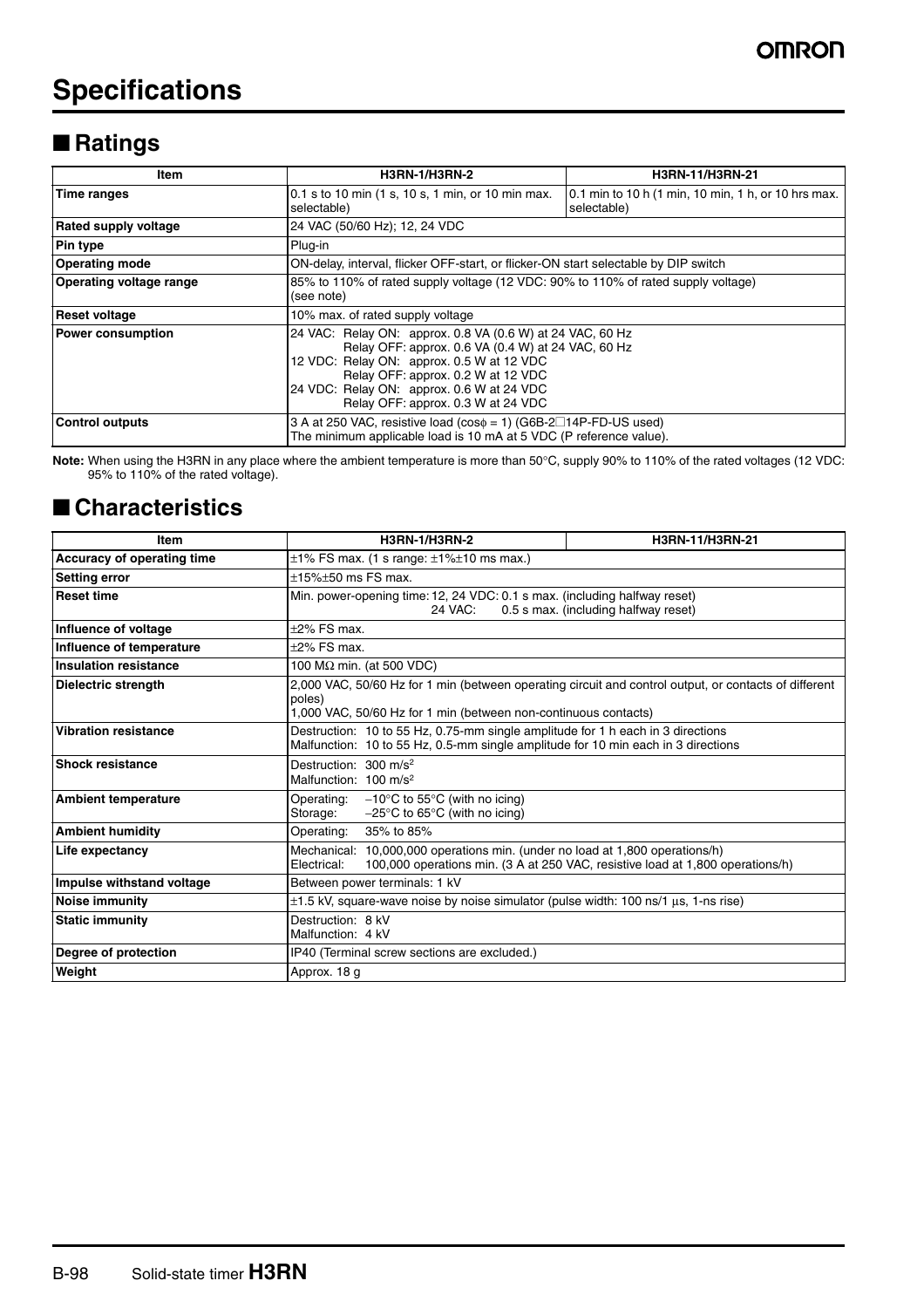# **OMRON**

| <b>Item</b>               | <b>H3RN-1/H3RN-2</b>                                                                                               |                                                                              | H3RN-11/H3RN-21                                                                                                                                                                                                                                         |
|---------------------------|--------------------------------------------------------------------------------------------------------------------|------------------------------------------------------------------------------|---------------------------------------------------------------------------------------------------------------------------------------------------------------------------------------------------------------------------------------------------------|
| <b>EMC</b>                | (EMI)<br>Emission Enclosure:<br><b>Emission AC Mains:</b><br>(EMS)<br>Immunity ESD:                                | EN61812-1<br>EN55011 Group 1 class A<br>EN55011 Group 1 class A<br>EN61812-1 | EN61000-4-2: 6 kV contact discharge (level 3)<br>8 kV air discharge (level 3)                                                                                                                                                                           |
|                           | Immunity Burst:<br>Immunity Surge:                                                                                 |                                                                              | Immunity RF-interference from AM Radio Waves: IEC61000-4-3:10 V/m (80 MHz to 1 GHz) (level 3)<br>EN61000-4-4: 2 kV power-line (level 3)<br>2 kV I/O signal-line (level 4)<br>IEC51000-4-5: 1 kV line to line (level 3)<br>2 kV line to ground (level 3) |
| <b>Approved standards</b> | UL508, CSA C22.2 No. 14<br>Conforms to EN61812-1, IEC60664-1 4 kV/2.<br>Output category according to IEC60947-5-1. |                                                                              |                                                                                                                                                                                                                                                         |

# **Connections**

# ■ **Connection**





#### **H3RN-1/H3RN-11 H3RN-2/H3RN-21**







### **Pulse Operation**

A pulse output for a certain period can be obtained with a random external input signal. Use the H3RN in interval mode as shown in the following timing charts.

#### **H3RN-2/H3RN-21**





**Note:** t: Set time Rt: Reset time

#### $-\bigwedge$  Caution

Be careful when connecting wires.

| Mode                                                                                 | <b>Terminals</b>                                                                              |
|--------------------------------------------------------------------------------------|-----------------------------------------------------------------------------------------------|
| <b>Pulse operation</b>                                                               | Power supply between 3 and 8<br>Short-circuit between 4 and 1<br>Input signal between 3 and 1 |
| <b>Operating mode; interval and all other</b> Power supply between 1 and 8<br>Imodes |                                                                                               |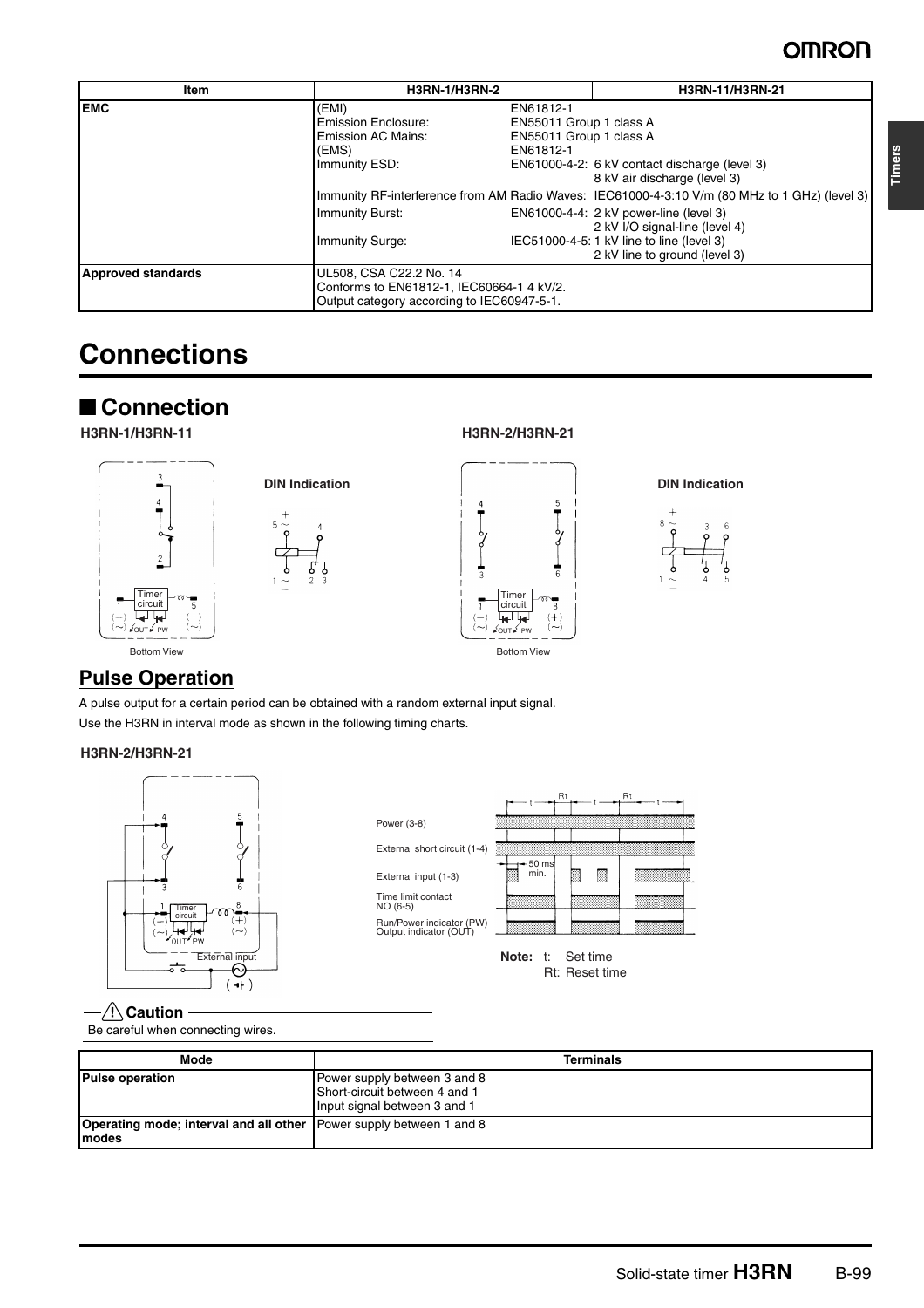# **Operation**

# ■ **Timing Chart**

| <b>Operating mode</b>                       | <b>Timing chart</b>                                                                                                                                        |                                                                                                                                                   |  |
|---------------------------------------------|------------------------------------------------------------------------------------------------------------------------------------------------------------|---------------------------------------------------------------------------------------------------------------------------------------------------|--|
|                                             | H3RN-1/H3RN-11                                                                                                                                             | H3RN-2/H3RN-21                                                                                                                                    |  |
| ON-delay<br>Power.<br>----<br>Output        | <b>Rt</b><br>Power (1-5)<br>Time limit contact<br>$NC(4-2)$<br>Time limit contact<br>$NO(4-3)$<br>Run/Power<br>indicator (PW)<br>Output indicator<br>(OUT) | Rt<br>Power (1-8)<br>Time limit contact<br>NO (4-3, 5-6)<br>Run/Power<br>indicator (PW)<br>Output indicator<br>(OUT)                              |  |
| <b>Interval</b><br>Power<br>Output          | Rt<br>Power (1-5)<br>Time limit contact<br>$NC(4-2)$<br>Time limit contact<br>$NO(4-3)$<br>Run/Power<br>indicator (PW)<br>Output indicator<br>(OUT)        | Rt<br>Power (1-8)<br>Time limit contact<br>NO (4-3, 5-6)<br>Run/Power<br>indicator (PW)<br>Output indicator<br>(OUT)                              |  |
| <b>Flicker OFF-start</b><br>Power<br>Output | Power (1-5)<br>Time limit contact<br>$NC(4-2)$<br>Time limit contact<br>$NO(4-3)$<br>Run/Power<br>indicator (PW)<br>Output indicator<br>(OUT)              | Power (1-8)<br>Time limit contact<br>$NO(4-3, 5-6)$<br>Run/Power<br>,,,,,,,,,,,,,,,,,,,,,,,,,,,,,,<br>indicator (PW)<br>Output indicator<br>(OUT) |  |
| <b>Flicker ON-start</b><br>Power<br>Output  | Power (1-5)<br>Time limit contact<br>$NC(4-2)$<br>Time limit contact<br>NO (4-3)<br>Run/Power<br>indicator (PW)<br>Output indicator<br>(OUT)               | Power (1-8)<br>Time limit contact<br>NO (4-3, 5-6)<br>www.<br><br>Run/Power<br>indicator (PW)<br>Output indicator<br>(OUT)                        |  |

**Note:** t: Set time

Rt: Reset time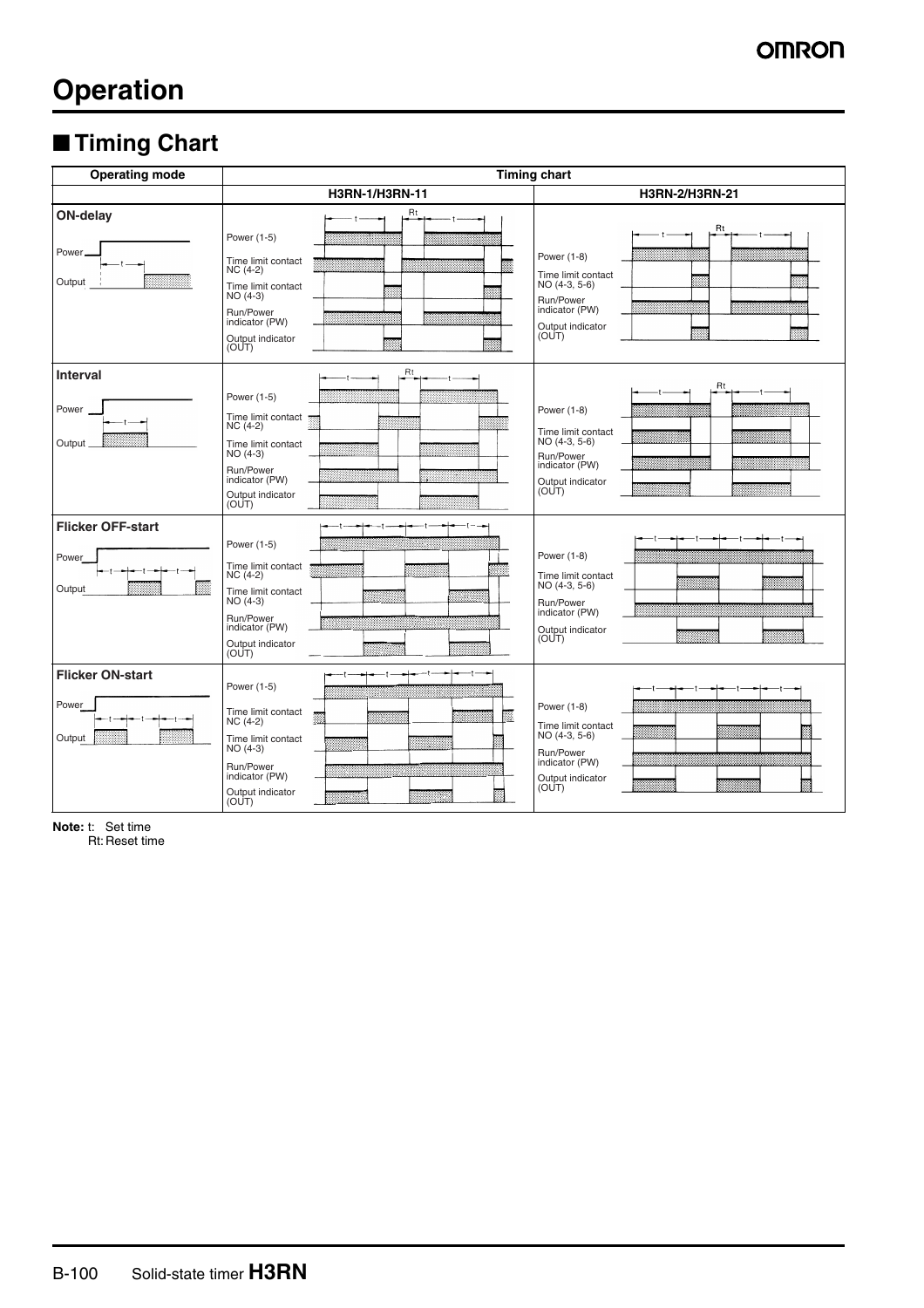**Timers**

# ■ **DIP Switch Settings**

The 1-s range and ON-delay mode for H3RN-1/-2, 1-min range and ON-delay mode for H3RN-11/-21 are factory-set before shipping.

### **Time Ranges**

| <b>Model</b>               | Time range       | <b>Time setting</b><br>range | Setting   | <b>Factory-set</b> |
|----------------------------|------------------|------------------------------|-----------|--------------------|
| H3RN-1,<br><b>H3RN-2</b>   | 1 <sub>s</sub>   | $0.1$ to $1$ s               | 66        | Yes                |
|                            | 10 <sub>s</sub>  | 1 to 10 s                    | <b>PB</b> | <b>No</b>          |
|                            | 1 min            | $0.1$ to 1 min               | 89        | <b>No</b>          |
|                            | $10 \text{ min}$ | 1 to 10 $min$                | P٢        | <b>No</b>          |
| H3RN-11,<br><b>H3RN-21</b> | $1$ min          | $0.1$ to 1 min               | 66        | Yes                |
|                            | $10 \text{ min}$ | 1 to 10 $min$                | R٥        | <b>No</b>          |
|                            | 1 <sub>h</sub>   | $0.1$ to $1$ h               | 69        | <b>No</b>          |
|                            | 10 <sub>h</sub>  | 1 to 10 h                    | P٢        | <b>No</b>          |

**Note:** The left two DIP switch pins are used to select the time ranges.

### **Operating Modes**

| <b>Operating mode</b> | Setting | <b>Factory-set</b> |
|-----------------------|---------|--------------------|
| ON-delay              | 88      | Yes                |
| Interval              | 86      | No                 |
| Flicker OFF-start     | 68      | No                 |
| Flicker ON-start      | 99      | No                 |



**Note:** The right two DIP switch pins are used to select the operating modes.

# **Nomenclature**

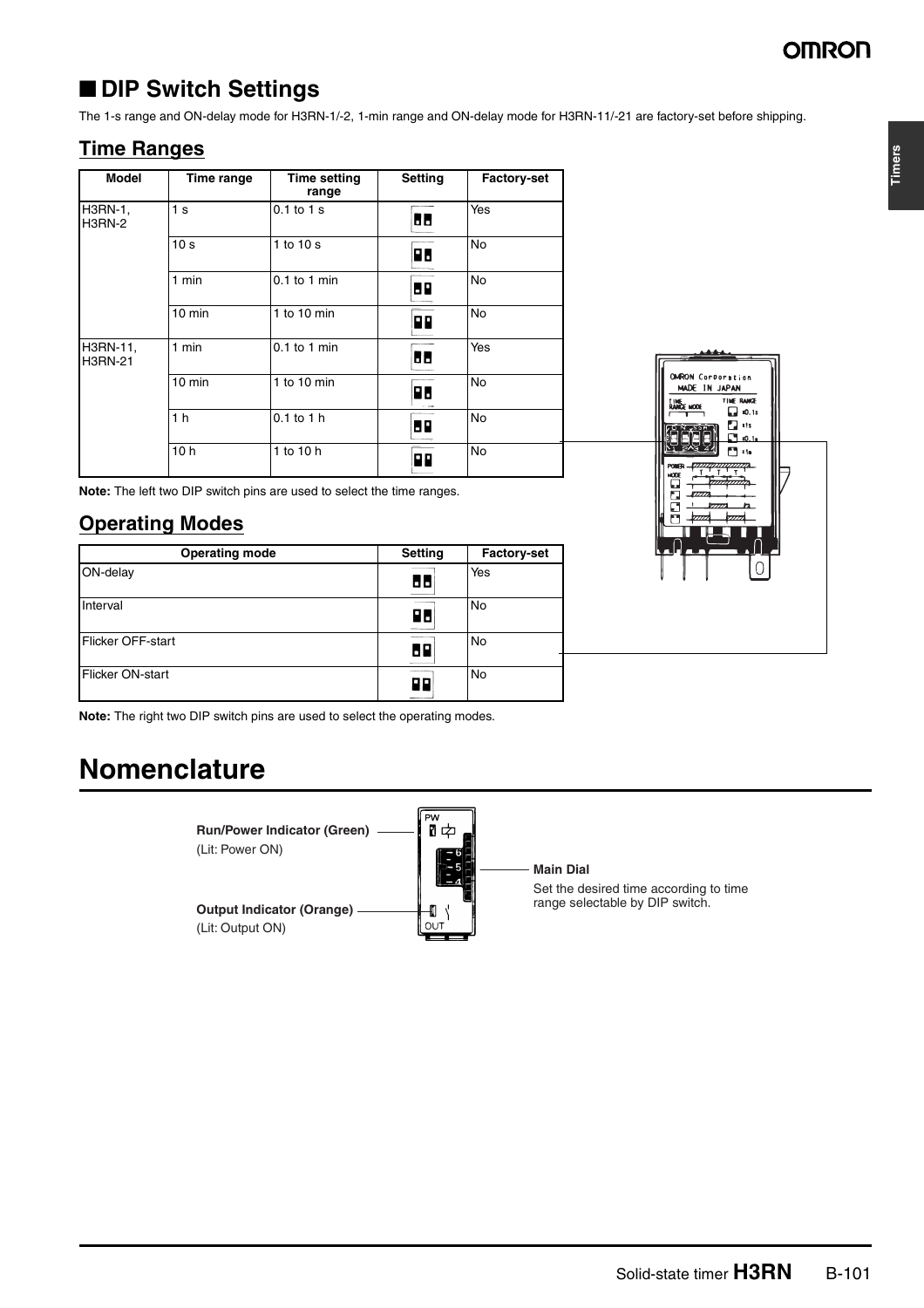# **Dimensions**

**Note:** All units are in millimeters unless otherwise indicated.

### ■ **Timers**

**H3RN-1/H3RN-11 Front Mounting**









#### **H3RN-2/H3RN-21 Front Mounting**







### **Mounting Height**

Use the P2RF- $\square$ -E or P2R- $\square$ 7P to mount the H3RN. When ordering any one of these sockets, replace "@" with "05" for SPDT or "08" for DPST-NO. The P2RF- $\Box$  cannot be used because the hook is a different shape.

#### **P2RF-**@**-E P2R-**@**7P**



- **Note:** 1. The value shown indicates the dimension for the P2RF-05-E with the PFP-<sup>M</sup> Mounting Rail. The value is 71.5 mm when using the  $\text{PFP-N}\square 2$ .
	- 2. The value shown in parentheses indicates the dimension for the P2RF-08-E with the PFP- $\Box N$ Mounting Rail.

The value is 75.5 mm when using the PFP-N $\square$ 2.

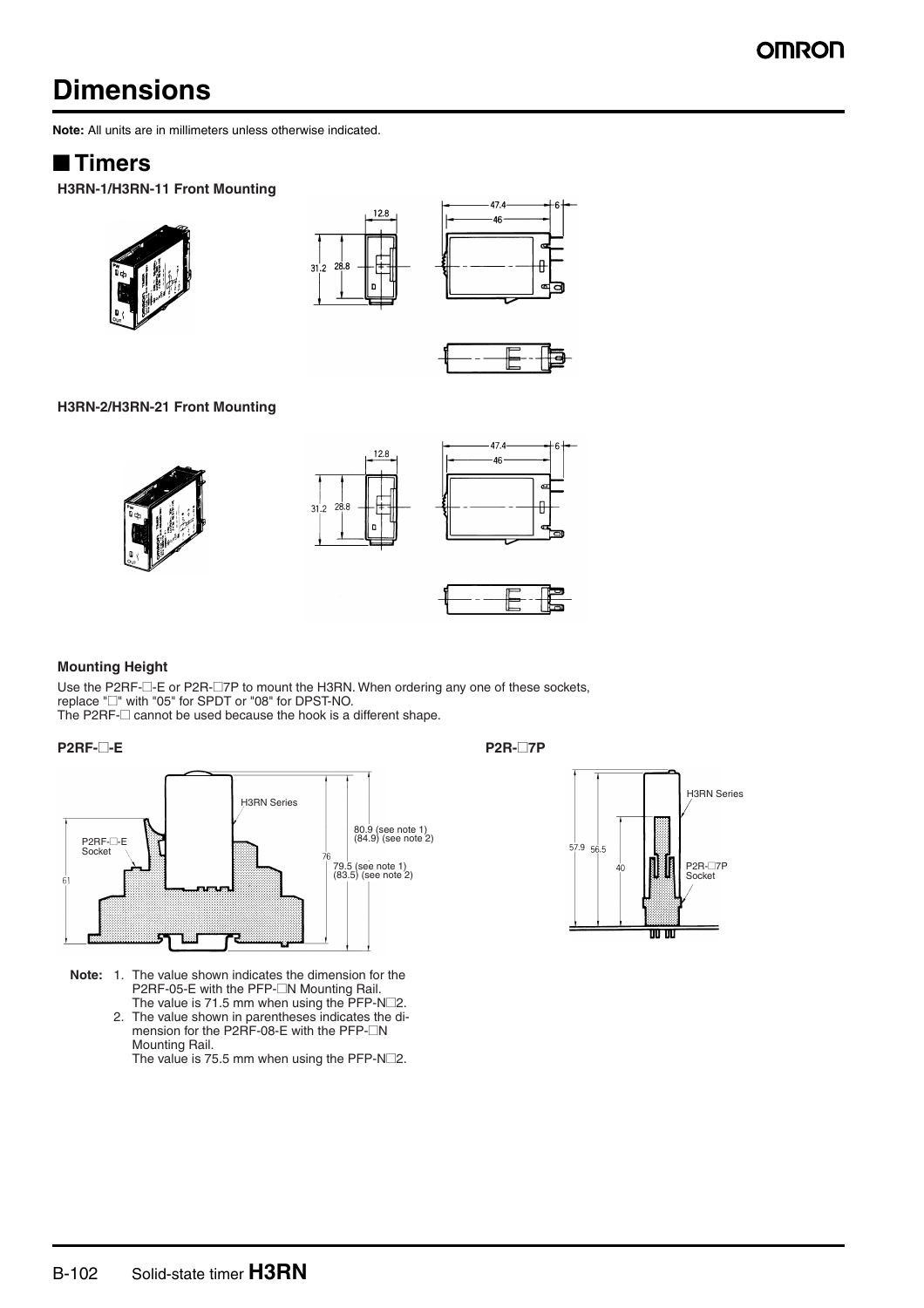# ■ **Correct Use**

When using the H3RN in any place where the ambient temperature is more than 50°C, supply 90% to 110% of the rated voltages (at 12 VDC: 95% to 110%).

Do not leave the H3RN in time-up condition for a long period of time (for example, more than one month in any place where the ambient temperature is high), otherwise the internal parts may become damaged. Therefore, the use of the H3RN with a relay as shown in the following circuit diagram is recommended.



 $(x)$ : Auxiliary relay such as G2R Relay

The H3RN must be disconnected from the socket when setting the DIP switch, otherwise the user may touch a terminal imposed with a high voltage and get an electric shock.

Do not connect the H3RN as shown in the following circuit diagram on the right hand side, otherwise the H3RN's internal contacts different from each other in polarity may become short-circuited.



Use the following safety circuit when building a self-holding circuit with the H3RN and an auxiliary relay, such as a G2R Relay, in combination.



In the case of the above circuit, the H3RN will be in pulse operation. Therefore, if the circuit shown on page 99 is used, no auxiliary relay will be required.

Do not use the SPDT contact in a circuit which may cause short-circuiting at three points (otherwise, short-circuiting of the power supply may occur) because the SPDT contact of H3RN-1/-11 is composed of an SPST-NC contact.



Do not set to the minimum setting in the flicker modes, otherwise the contact may be damaged.

Do not use the H3RN in places where there is excessive dust, corrosive gas, or direct sunlight.

Make sure that there is a space of 3 mm or more between any H3RN Models next to each other. (When using the P2RF-@-E Socket, a space of 3 mm or more will be secured.) If a space of 3 mm or more is not secured, the ambient temperature must be less than 50°C.

The internal parts may become damaged if a supply voltage other than the rated ones is imposed on the H3RN.

# ■ **Precautions for EN61812-1 Conformance**

The H3RN as a built-in timer conforms to EN61812-1 provided that the following conditions are satisfied.

### **Handling**

Do not touch the DIP switch while power is supplied to the H3RN.

Before dismounting the H3RN from the socket, make sure that no voltage is imposed on any terminal of the H3RN.

### **Wiring**

Basic insulation is ensured between the H3RN's operating circuit and control output.

Basic insulation: Overvoltage category III, pollution degree 2 (with a clearance of 3.0 mm and a creepage distance of 3.0 mm at 240 VAC)

The clearance from the edge of the P2R-087P Socket to internal, current-carrying metal parts is 1.3 mm. Position the H3RN to provide the necessary clearance for the voltage used.

When using the P2RF- $\square$ -E or P2R-057P Socket, basic insulation is ensured in the mounted condition for a voltage of 250 VAC max.